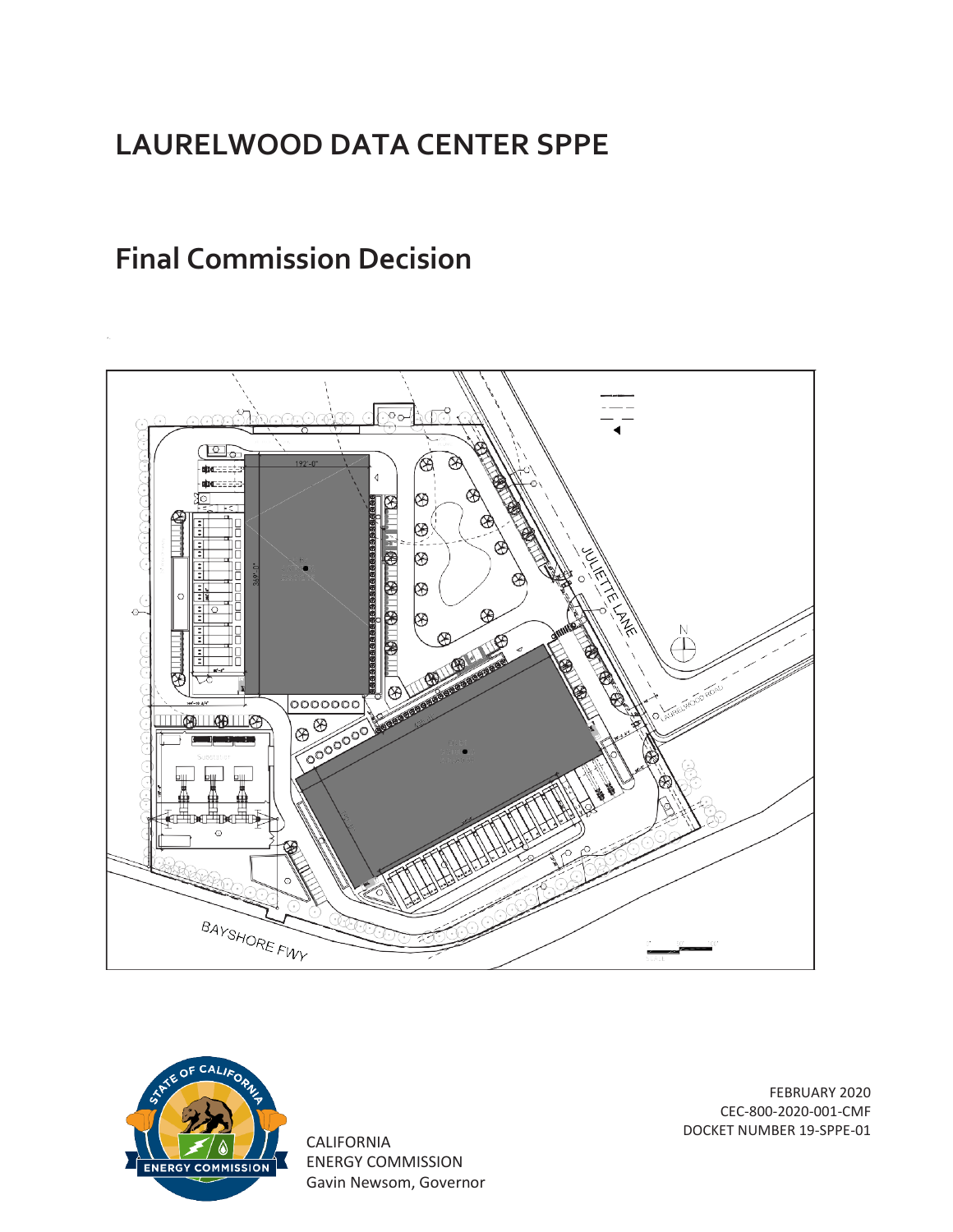- 1. Are the Backup Generators thermal powerplants with a generating capacity of up to 100 MW?
- 2. Will a substantial adverse impact on the environment result from the construction or operation of the Backup Generators or the Project?
- 3. Will a substantial adverse impact on energy resources result from the construction or operation of the Backup Generators or the Project?

## **A. The Backup Generators Have a Combined Generating Capacity of 99 MW**

The Warren-Alquist Act defines a thermal powerplant as "any stationary or floating electrical generating facility using any source of thermal energy, with a generating capacity of 50 megawatts or more, and any facilities appurtenant thereto."<sup>58</sup>

### Section 2003

In the Motion to Dismiss and in his Opening and Rebuttal Testimonies, Intervenor Sarvey argues that the exclusive method for calculating generating capacity is set forth in CEC regulation section 2003 and, under this method, the generating capacity of the Project is 168 MW when using the gross rating and 154 MW if the continuous rating of the generators is used.<sup>59</sup>

Staff and the Applicant disagreed. They respectively explained that the Backup Generators are diesel-fired with no turbines and that Section 2003 applies only to electric generating facilities with turbine generators. <sup>60</sup> Section 2003(a), expressly states: "The "generating" capacity of an electric generating facility means the maximum gross rating of the plant's *turbine generator(s)*, in megawatts …, minus the minimum auxiliary load." (Emphasis added.)

The Committee took the motion and responses under submission to be ruled on after the evidentiary hearings.<sup>61</sup>

The uncontested evidence shows that the Backup Generators constitute a thermal power plant with a generating capacity in excess of 50 MW and none are or use turbine generators.<sup>62</sup> This makes Section 2003 inapplicable. However, in its response to the motion and in the IS/PMND, Staff provided an alternative method of determining the generating capacity of the Backup Generators. According to Staff, generating capacity for the Project should be determined by looking at critical IT load, ancillary load, and cooling. In support of this contention, Staff cites to the recent decision in the McLaren Backup

<sup>58</sup> § 25120.

<sup>59</sup> TN 229476; Ex. 300, p. 18; Ex. 303, pp. 2-3.

<sup>60</sup> TN 229593.

<sup>61</sup> TN 229796.

<sup>62</sup> Ex. 200, App. A, pp. 4-6.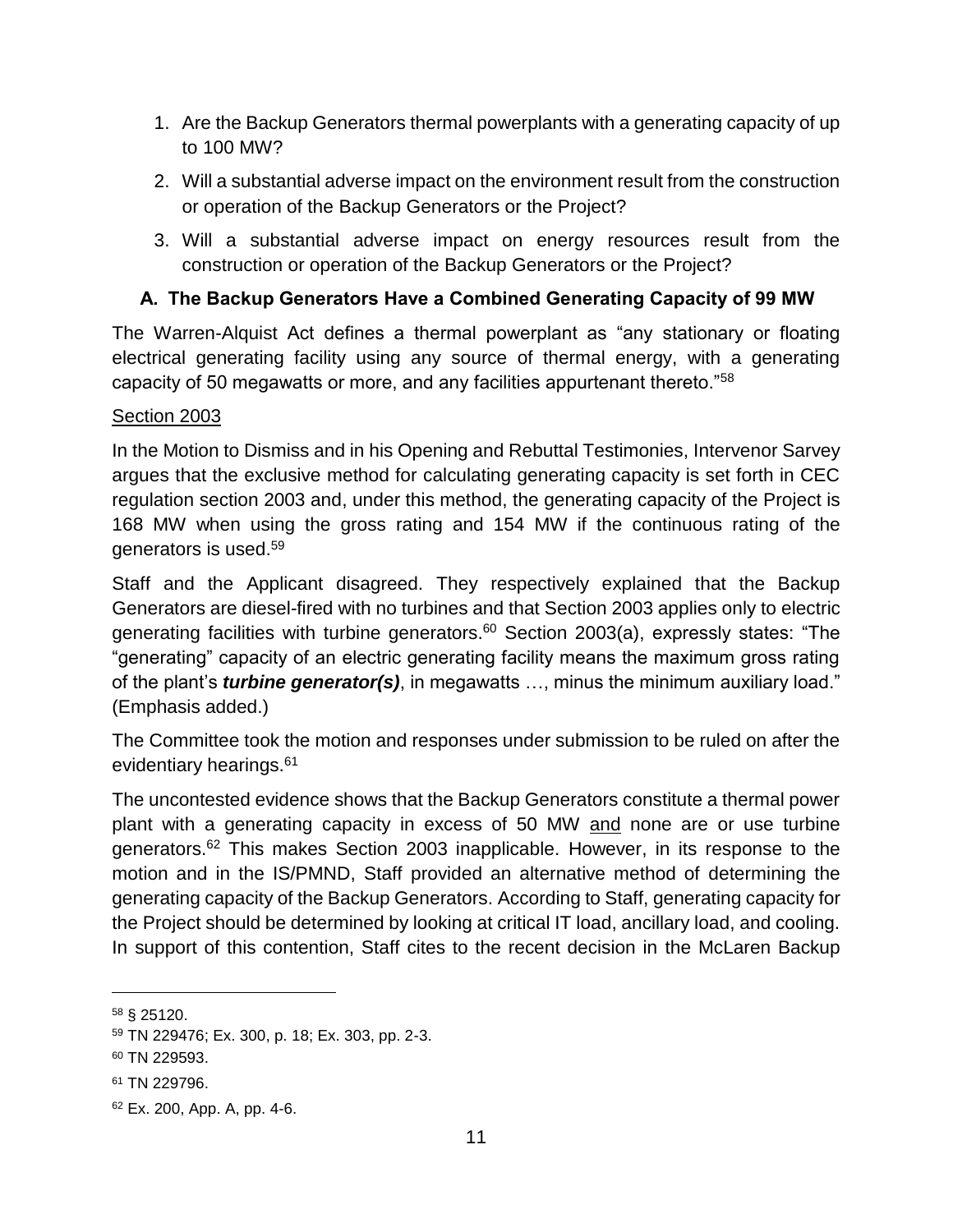Generating Facility SPPE proceedings, in which the CEC concurred with Staff.<sup>63</sup> In McLaren, a similar argument about using section 2003 to calculate generating capacity was raised. The CEC there stated that the generating capacity of that project was equal to the maximum load of the servers, ancillary load, and cooling.<sup>64</sup>

Looking to Section 2003 as guidance in determining generating capacity,<sup>65</sup> Staff opined that SPPE analyses should be based on the net MWs that can be delivered for use, not the gross or nameplate rating of the generators providing the power. Thus, the maximum load being served is determinative—particularly where, as here, the Backup Generators "would be exclusively connected to the Data Center and would not be capable of delivering electricity to any other user or the electrical transmission grid."<sup>66</sup>

In analyzing the Project's maximum demand of 99 MW, Staff focused on the demands of actual cooling and server IT loads. This review considered 100 percent critical IT load and maximum cooling on the hottest day. These loads would be fixed by the specification and installation of electrical equipment, such as panels, buses, and breakers. Because the heat rejected by IT servers must be removed or else the server equipment and data would be damaged, any attempt to increase the number of servers or otherwise reconfigure the Data Center would require an expensive physical redesign of the Data Center and the Backup Generators.<sup>67</sup>

The Applicant concurred with Staff's analysis.<sup>68</sup>

Intervenor Sarvey did not present any on-point statutory or regulatory authority in support of his position. We also did not find any such authority. In the absence of on-point statutory or regulatory authority, we may take any action supported by the record that we deem reasonable and necessary to carry out the provisions of the Warren-Alquist Act, including approving the IS/PMND's methodology.<sup>69</sup> We find that the evidentiary record supports Staff's position. Thus, we find that the Backup Generators will not generate more than 100 MW of electricity. In adopting the IS/PMND methodology, we also find that an additional condition is necessary to ensure that the 100MW limitation based on facility load will not be exceeded. We therefore adopt Condition of Exemption PD-1 to read as follows:

<sup>63</sup> Final Commission Decision, McLaren Backup Generating Facility, 17-SPPE-01, TN 225970.

<sup>64</sup> *Id.* at pp. 7-9.

<sup>65</sup> Ex. 202, pp. 29-30.

<sup>66</sup> Ex. 200, App. A., pp. 4-7.

<sup>67</sup> *Id.*

<sup>68</sup> Ex. 133, p. 1.

<sup>69</sup> § 25218(e).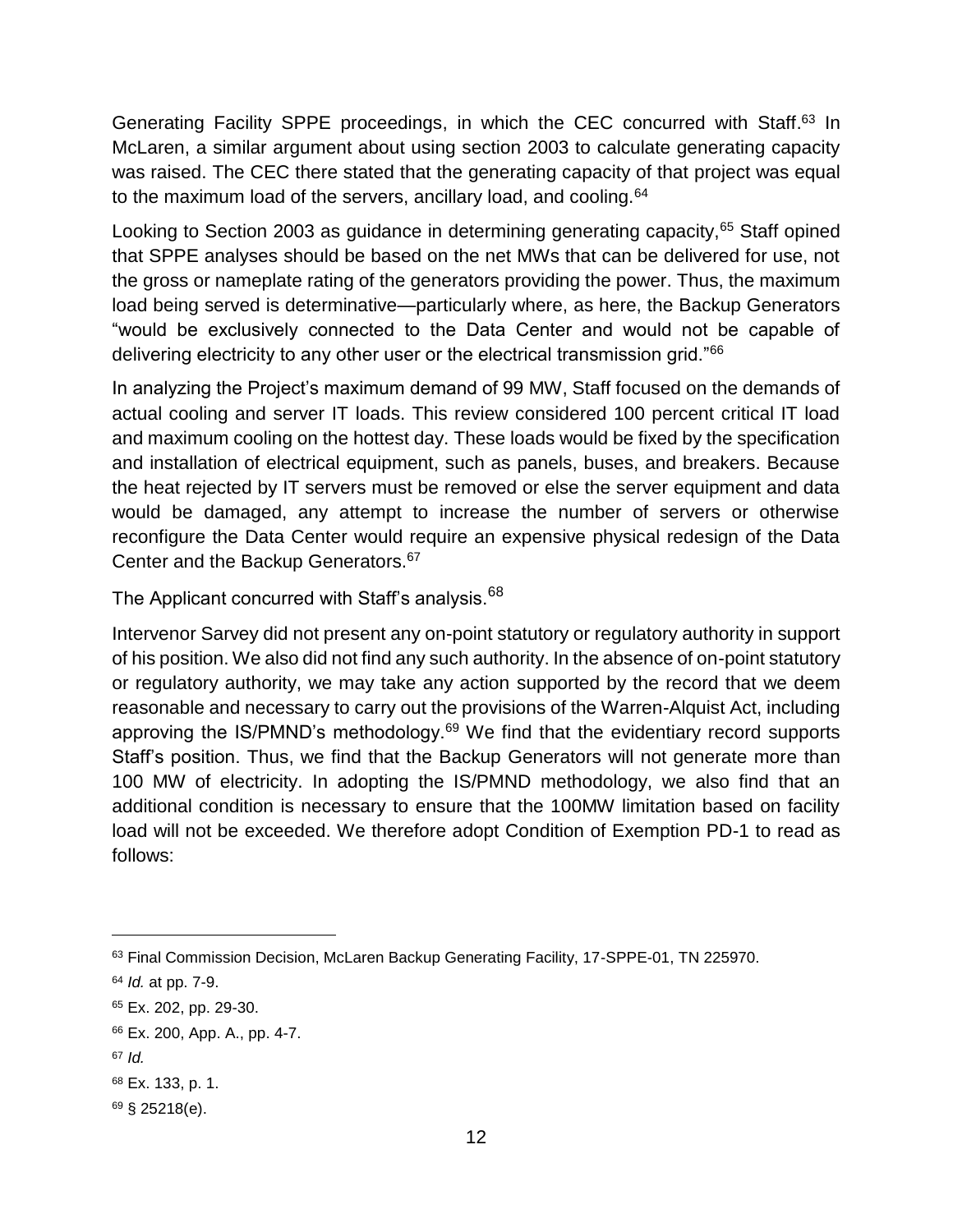sufficient in itself to support a finding unless it would be admissible over objection in civil actions.<sup>122</sup> Because no other admissible evidence to support Intervenor Sarvey's position has been presented, the hearsay statements from Mr. Stone cannot be used to support a finding under the Warren-Alquist Act that the Project may have an adverse environmental impact.

In determining the number of hours to be used to analyze emergency operations, Staff reviewed the historical outages experienced by data centers in SVP's territory. The undisputed evidence indicates that between December 6, 2012, and August 2, 2019, there were a total of 31 outages to SVP's 60 kV lines that provide electrical power to the 12 kV distribution system that feeds power to data centers and other customers. Of those 31 outages, data centers were affected by only two of the events, with the longest interruption lasting for approximately 7.5 hours.<sup>123</sup>

As a challenge to the historical data of the reliability of SVP, Intervenor Sarvey contends that an outage on the SVP northwest loop could impact as many as 10 data centers and an unknown number of diesel generators.<sup>124</sup>

The evidence establishes that, to date, none of the interruptions to the electrical supply have affected all customers--or even all data centers--on a loop.<sup>125</sup> In the two incidents described above, only two data centers were affected in one outage; four data centers were affected in the second outage.<sup>126</sup> In addition, after every interruption of the electrical supply, SVP reviews the root causes of the interruption and designs subsequent facilities and/or procedures to prevent future similar events. For the northwest loop that would serve the Project, "SVP has designed the loops with breakers to limit a cascade event (e.g., an N-1-1 event)." $127$  We thus find that an outage affecting all customers on a loopsometimes referred to as a cascade event-- is unlikely.

As a further challenge to reliance on historic data on outages, Intervenor Sarvey argues that SVP would be subjected to power loss through Public Safety Power Shutoffs (PSPS) as a preventative measure by PG&E to reduce the potential for sparking and wildfire.<sup>128</sup>

We recognize that outages caused by PSPS may be foreseeable. However, CEQA provides that if a lead agency finds that a particular impact is too speculative for

<sup>122</sup> Cal. Code Regs., tit. 20, §1212(c)(3).

<sup>123</sup> Ex. 200, p. 5.3-28, App. B, pp. 4-5; 11/1/19 RT 102:25 – 103:11.

 $124$  Ex. 300, p. 7; 11/1/19 RT 106:8 - 106:24.

<sup>125</sup> Ex. 203, p. 7-9.

<sup>126</sup> Ex. 200, App. B, p. 8.

<sup>127</sup> *Id.* at p. 8 [noting that Ex. 200, Appendix B shows 11 data centers on the NW Loop that would supply the Data Center].

<sup>128</sup> Ex. 300, pp. 7-8.